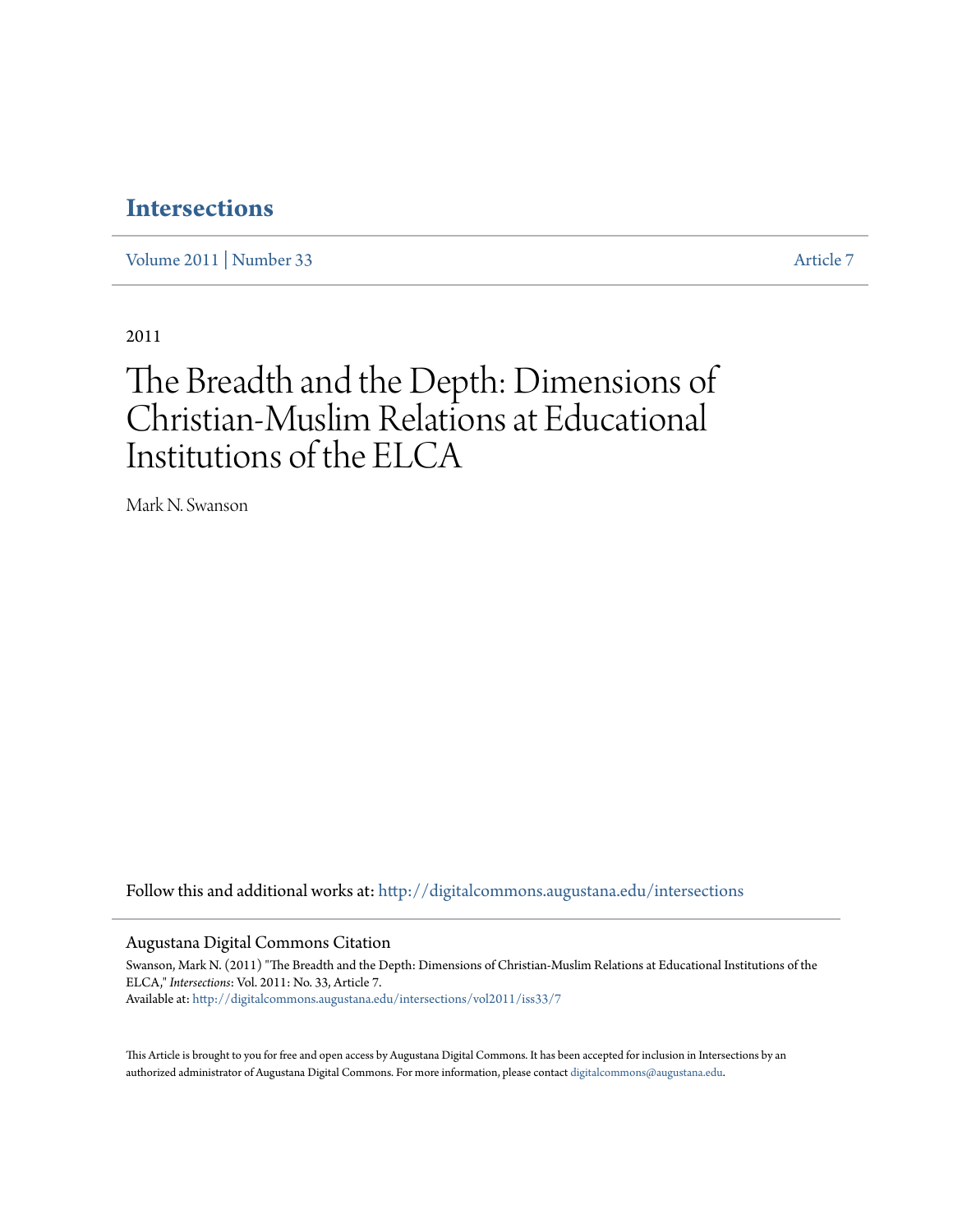#### MARK N. SWANSON

# The Breadth and the Depth: Dimensions of Christian-Muslim Relations at Educational Institutions of the ELCA

What follows is a near transcript of my remarks at the Vocation of a Lutheran College conference, summer 2010. In my introduction to these remarks, I noted that while I am deeply indebted and grateful to the colleges of the ELCA, I do not teach at one! Terefore, rather than myself reporting on Christian-Muslim relations at the colleges of the ELCA, I proposed to let the participants in this conference do this reporting. I therefore kept my own presentation, reproduced below, brief so as to allow time for conversations in small groups and reports and discussion in plenary. At the conclusion of my remarks, participants were invited to think about the question: "In what ways has your institution 'made room' for Muslims?" Answers might deal with the teaching of Islam; with the reception of Muslim students in the classroom and in the college/university community; and in relationships with the wider community in which the institution is located.

#### Spatial Metaphors

I would like to refect briefy on the spatial metaphors that we ofen use when speaking about our Lutheran institutions of higher education. (At least, I use them, and we've heard them used repeatedly at this conference.) We speak about depth and breadth dimensions, with the two being in some sort of tension or dialectical relationship. We can speak about "being deeply rooted in the tradition" or "going down deep into the faith," and about "broadening experiences," "the widening of horizons," and generally about "inclusion." Sometimes we bring these dimensions together into a single image. For example, we can think of a tree, with deep roots on the one hand, from which it draws its strength, and with spreading branches, in which a great diversity of creatures can live. Professor Jodock has given us the image of a well, "dug deep to nourish the whole community." Indeed, he has used this spatial language to explain his "sectarian–non-sectarian" typology, where "sectarian" may demonstrate depth, but

not much breadth; and "non-sectarian" may aspire to breadth, but at the expense of depth. His "third way" then claims both depth and breadth and, he argues, it is in fact the depth that enables the breadth: "Because this is a Lutheran college, you, a Jewish prospective student, ought to come here." "Because this is a Lutheran college, you don't have to go to chapel."

I fnd this manner of speaking helpful, but I want to add just one word of caution. Professor Jodock suggested that the "bothand" character of this discourse may ft in with a specifcally Lutheran paradoxical way of thinking and speaking. Examples abound: "already and not yet," "God hidden and revealed," "simul iustus et peccator," and so on. I remember my first systematic theology teacher, Prof. Larry Folkemer of Gettysburg Seminary,<sup>2</sup> who regularly spoke to us about a "tension between two poles." It is worth stressing this *tension*—lest our formulations become a justifcation for lazily landing on one side or the other of the paradox. The Lutheran "simultaneously righteous and sinner" slogan, for

MARK N. SWANSON is the Harold S. Vogelaar Professor of Christian-Muslim Studies and Interfaith Relations, and Associate Director of Center of Christian-Muslim Engagement for Peace and Justice at Lutheran School of Theology at Chicago.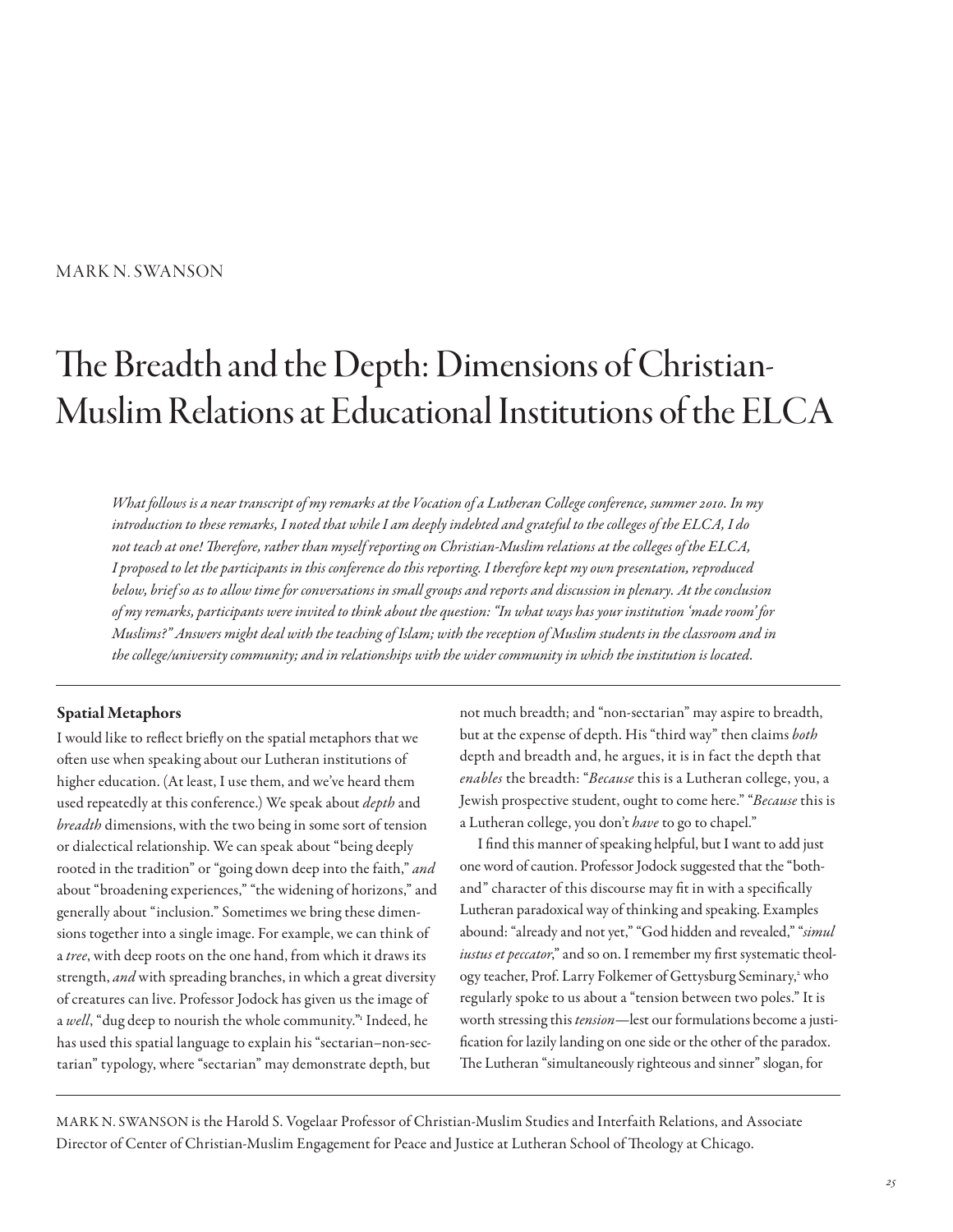example, names a struggle; it should not be an excuse for sinning! The relationship between the depth and the breadth dimensions of our institutions requires constant exploration and tending. The claim that depth enables breadth is not a matter of mere observation, but rather a possibility that needs to be realized, or a task that needs to be accomplished, again and again.

I fnd these spatial metaphors useful in thinking about my own teaching. Depending on the context, and depending on who is in the classroom, I fnd myself putting stress on one dimension or the other. For example, I have experienced classrooms flled with life-long Lutherans, well catechized, but not very widely traveled. Some of them have known a single pastor for most of their lives; many of them went to college close to home. In such a classroom, I tend to go into "broadening mode"! If I'm teaching Church History, I want the students to meet Christians of other times and other places, some of whom might strike them as really weird. I want them to encounter the wild diversity of ways in which people have attempted to be disciples of Jesus Christ. In a World Religions class, I want them to meet and appreciate genuinely pious, winsome people who do not believe, say, in God as the Holy Trinity, or in the redemptive death of Jesus.

But I have also been in classrooms in which the typical student profle is rather diferent, including many students who have been passionately involved in service to the poor (in the US or overseas), in work for justice or for the defense of the environment, and who somewhere along the way have experienced what they think might be a call to ordained ministry. These students are not necessarily all that well catechized; they may even be relatively new to committed membership in a congregation. In such classrooms, the "deepening" moment in my teaching comes to the fore. In Church History, I want students to learn where the

"In our teaching, we are called to attend to both the 'breadth dimension' and the 'depth dimension' when it comes to matters of Christian existence in and for the sake of the world."

I've exaggerated a bit in these last paragraphs: the profle of a class is never so clear-cut. What I do want to emphasize is that, in our teaching, we are called to attend to both the "breadth dimension" and the "depth dimension" when it comes to matters of Christian existence in and for the sake of the world. Furthermore—and now I'm coming to my assignment for this presentation—I want to argue that the study of Islam, and real engagement and conversation between Christians and Muslims, can contribute at both "ends" (as it were), both to the broadening of horizons *and* to the deepening of faith.

#### Broader Horizons

First, the "broadening of horizons." I begin with a few words about the context in which I teach, the Lutheran School of Theology at Chicago. The Christian-Muslim contribution to LSTC's horizons is not a new thing. In 1984, LCA missionaries to Egypt, Harold and Neva Vogelaar, spent a year's leave at LSTC (while my wife and I house-sat for them in Cairo).<sup>3</sup> In Chicago, Harold set out to do what for years he had done so efectively in Cairo: he visited mosques and Islamic centers, chatted with whoever would receive him, drank many cups of tea and cofee, and made friends. One those friends was Dr. Ghulam Haider Aasi of the newly-established American Islamic College. Together they helped create the Committee for Improved Christian-Muslim Relations in Chicago. A few years later, when Harold returned to LSTC as a visiting professor, he and Dr. Aasi began team-teaching courses such as "The Bible and the Qur'an" and "Jesus and Muhammad."

Between 1990 and 2004, a handful of Muslim students found their way to LSTC; one of them became the frst Muslim chaplain in the United States Navy. But then in 2004, a group of fve Turkish Muslim students, some of them already very well educated in classical Islamic studies, came to LSTC and began an M.A. program; their goal was to learn about Christianity so as better to be able to contribute to Christian-Muslim dialogue. Most of this initial group of students had graduated by the time I arrived at LSTC in 2006, but other Muslim students have followed them. And all the while, Dr. Aasi has continued to teach with us. All this means that, in recent years, Christian students at LSTC have had the opportunity to take classes with a Muslim professor; they've almost certainly had Muslim classmates, and, very frequently, friendships have developed. Christians and Muslims have shared space, festivals, a community. And they have shared their faith.

There has been a lot of interfaith activity on campus these past few years, as a generous endowment from friends of the seminary led to the establishment of both a faculty chair in Christian-Muslim studies and a Center of Christian-Muslim

Church's dogmas and institutions came from, what was at stake in the controversies surrounding them, and why these controversies continue to matter. In World Religions classes, my hope is that learning about the faith of the Other, while important in itself, will also be a spur to learning about one's own faith.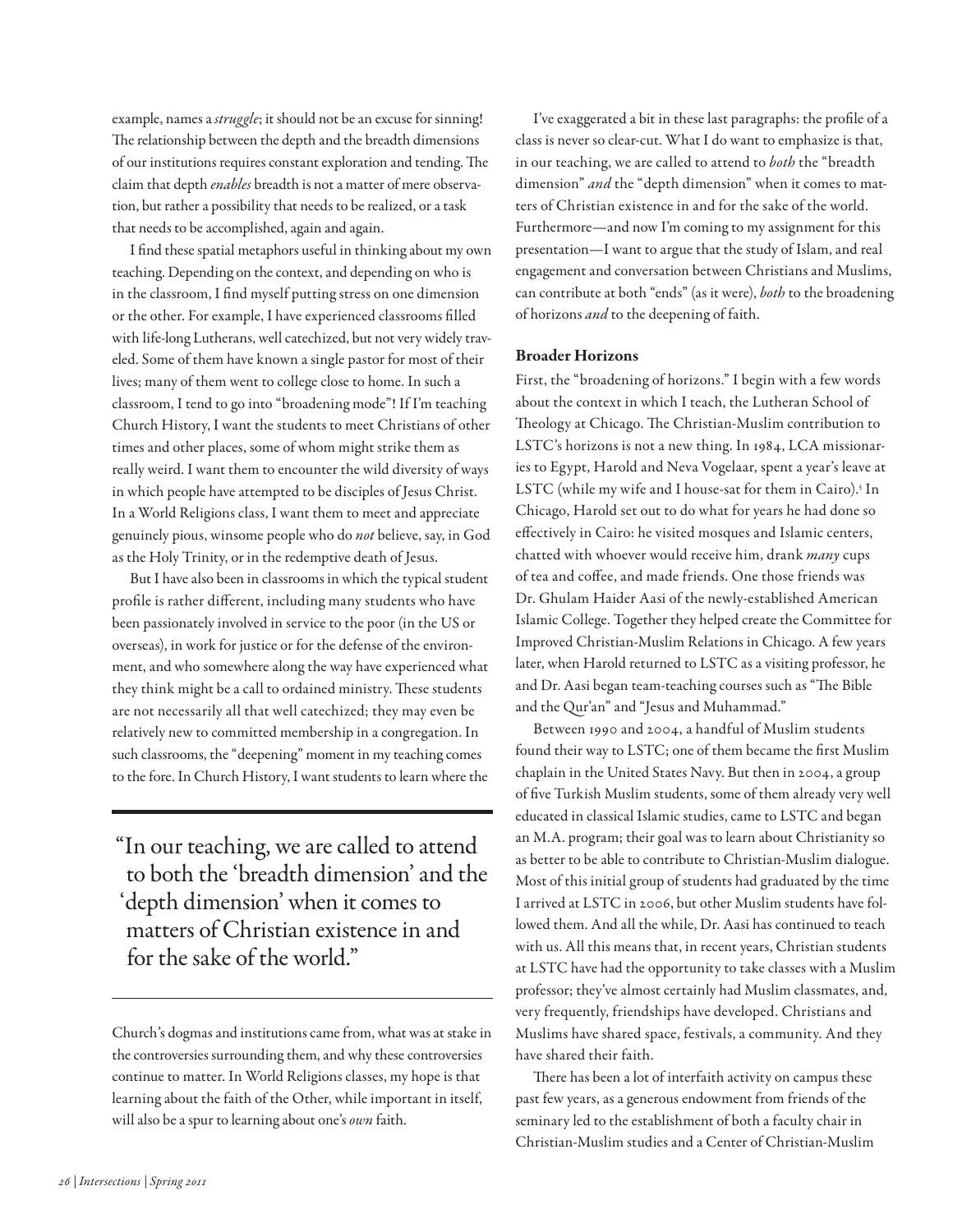Engagement, the latter with its own full-time Program Coordinator. A grant from the Henry Luce Foundation has helped us in our programming. We've sponsored a variety of conferences and seminars, e.g. the conference in March 2010 that we called "Shared Earth: An Interfaith Conference on the Environment."<sup>4</sup> Our Program Coordinator is always on the lookout for interfaith activities other than lectures and conferences, including musical and theatrical events. (I thought of this at the present conference when someone mentioned the importance of imagination and not simply discourse in our relationships with others.) In any event, it is not very easy for a Christian student to come to LSTC and not encounter Muslims (and others) in a variety of contexts. Our students know that it is a religiously diverse world in which they are called to serve, and they have many opportunities to learn something about that world, and sometimes to delight in it.

#### Deeper Roots

I am especially interested in ways that relationships and conversations between Christians and Muslims not only lead to a broadening of experience and horizons, but *can* lead to learning more about and going deeper into their own faith traditions. This, indeed, is my most ardent hope for any kind of interfaith program in the seminary setting. But I need to emphasize the word "can," since this move from breadth to depth is by no means automatic. It is always tempting, and easy, to slip into superfcial, lowest-common-denominator speech and ritual.

The Islamic tradition, from its appearance in the  $7$ th century of the Common Era, has posed challenges to Christian belief and practice. Passionately affirming the uniqueness and unicity of God, Muslims have seen Christian trinitarian discourse as confused, at best. While Muslims revere Jesus Christ as an apostle and prophet of God, he is also seen as one of a sequence of messengers that fnds its culmination in Muhammad, the fnal apostle and the "seal of the prophets." Claims that Christ is God or Son of God are clearly rejected in the Qur'an, and even the fact of the crucifxion, let alone its redemptive signifcance, appears to be denied by the Muslims' scripture.

All this may not seem like a very promising basis for Christian-Muslim theological dialogue! And indeed, from its 7th century beginnings, the history of Christian-Muslim dialogue is full of polemic, as each side searched out ways to claim that the Others' faith was false, or that the Others' scripture was false, or that one's own faith, as a whole, had some kind of divine seal of approval—usually involving prophecies and miracles (see Thomas and Roggema).

However, what some of us are discovering in places like LSTC is that the challenges that pious Muslims bring to

Christian believers are salutary ones. Some of these challenges have to do with things that we Christians may say we believe, but that we rather readily forget. For example, I hear Muslim colleagues and students emphasizing that the beautiful life is the one lived consciously in the sight of God, and that God has a claim on the whole of our lives, not just some dimension or compartment that we defne as "religious." In our society, such convictions are ofen labeled "fundamentalist." But aren't there some connections between these convictions—e.g., "God has a claim on the whole of our lives"—and what at this conference we have been calling "vocation"?

## "Muslims' questions about Trinity, Christology, and redemption can also be salutary."

I believe that Muslims' questions about Trinity, Christology, and redemption can also be salutary. I can bear witness that even at a Lutheran theological seminary, if you announce a pop quiz with a single question—"How is it that belief in the Father, the Son, and the Holy Spirit is not belief in three gods?"—you will cause panic. Some of the eighth- and ninth-century Christian theologians who were asked that question by Muslims took refuge in mystery: "The doctrine of the Trinity is so foreign to ordinary human reason," they said, "that there is no earthly reason to believe it. But people did believe it. So they must not have believed it for any earthly or human reason ... but rather because of divine power," made manifest in the apostles' miracles (Swanson, "Apology").

I don't think that such an answer will do! And, in defense of these eighth- and ninth-century theologians, they didn't stop there, but went on to craft elaborate apologies for the doctrine of the Trinity (Swanson, "Trinity"). But to respond to Muslims' questions, or to my question on the pop quiz, one is driven deep into Christian tradition. Every year I have my Church History students read from Gregory of Nyssa's great treatise, To Ablabius: On Why Not Three Gods ("Not Three Gods" 59-62). St. Gregory can help us!

Some of the topics that are most conducive to deep Christian-Muslim conversation are those conundrums of faith common to monotheists, for example:

• human freedom and responsibility: How do we rhyme God's sovereignty, on the one hand, with the human experience of freedom on the other?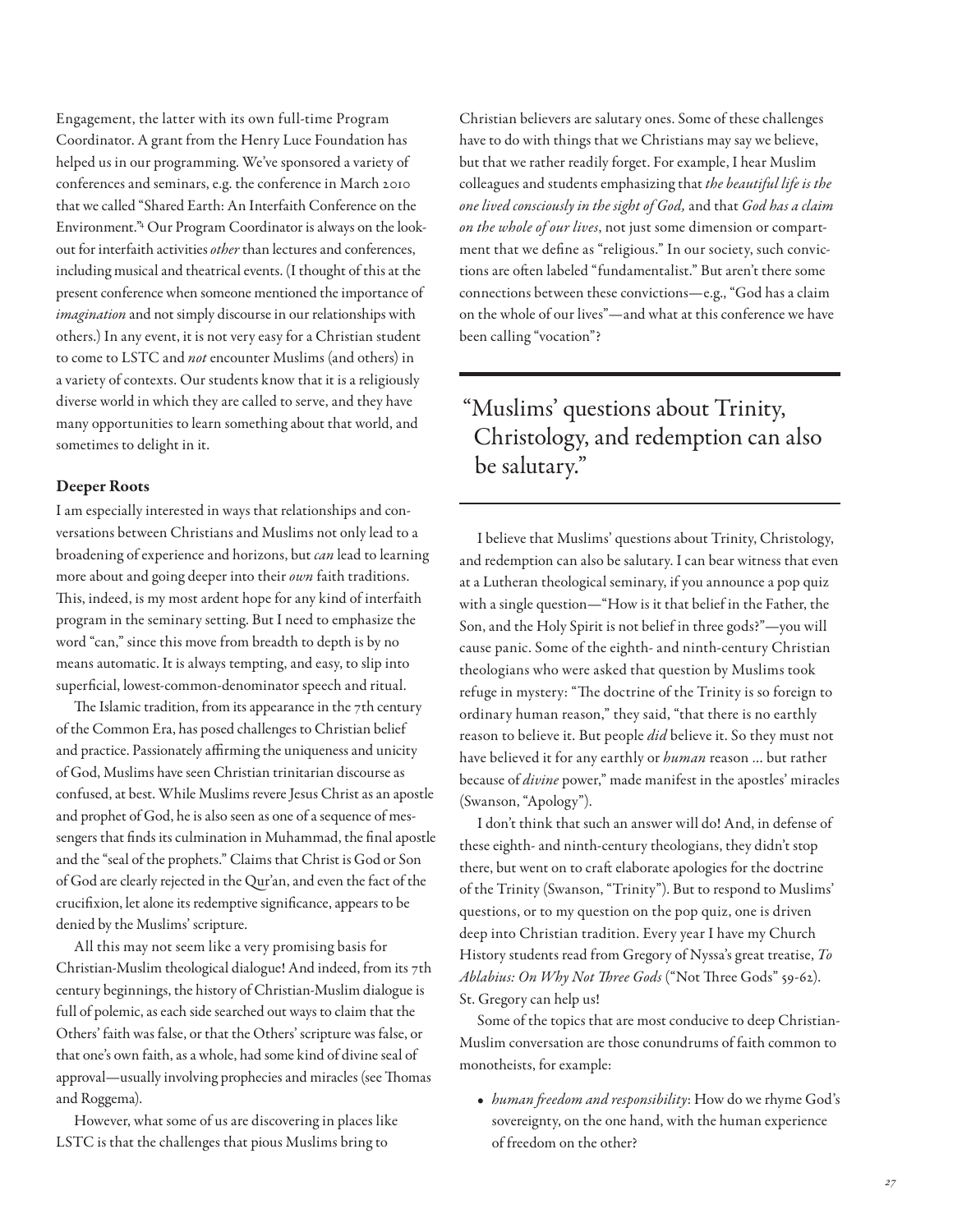• the question of evil and suffering: God is good; God is almighty; evil and sufering are realities. Can we say all three at once, and if so, how?

There are profound traditions of reflection on these topics in Judaism, Christianity, and Islam. Here we can go deep into our traditions—together. 5

One of the most exciting classroom sessions that I experienced last semester was in a course that I team-teach with my colleague Dr. Aasi entitled "The History of Religious Thought in Islam." We had a class of about 25 students, including a couple of Muslims. What began as a presentation of the doctrines of some eighth- and ninth-century Muslim theologians (the early Mu'tazilah, to be specifc) turned into a grand conversation about the nature and possibility of speech about God. We discussed anthropomorphic speech in the Qur'an and the Bible and in Christian theological discourse today. We had a truly illuminating conversation about the use of pronouns for God, in both traditions, in Arabic and in English. Dr. Aasi and I threw out the lesson plan; instead, we had a conversation not only in which Christians learned about Islam and Muslims about Christianity, but also in which Christians and Muslims learned about their own faith traditions as well. It can happen.

#### Hospitality

To conclude, I'd like to say a few words about a Christian practice in which, it seems to me, the depth and the breadth dimensions of our vocations as Christian educators come together: the practice of hospitality (see Swanson, "Commending Hospitality").

We all, I think, desire that our institutions be hospitable places. But why? Many Christians who have paused to refect on this question have discovered or rediscovered how very deep into the Bible and the Christian tradition the theme of hospitality can take us. In the Bible, we fnd St. Paul's explicit command to "Pursue hospitality" (Rom. 12:13) and, in the Letter to the Hebrews, the exhortation "Do not neglect to show hospitality to strangers" (Heb. 13:2). Stories about hospitality given and received recur throughout the Bible, culminating in the Incarnation of the Word, who came into the world seeking hospitality (John 1:10-13), who ate with tax collectors and sinners, who was guest and host, and who spoke of the feast to which many will come "from east and west, from north and south" (Luke 13:29). St. Gregory of Nyssa could speak of the entire creation as an act of divine hospitality. Why did God create the human being last, afer the fashioning of all the other creatures? St. Gregory responds as follows:

As a good host does not bring his guest to his house before the preparation of his feast, but, when he has made all due

preparation, and decked with their proper adornments his house, his couches, his table, brings his guest home when things suitable for his refreshment are in readiness—in the same manner the rich and munifcent Entertainer of our nature, when He had decked the habitation with beauties of every kind, and prepared this great and varied banquet, then introduced man, assigning to him as his task not the acquiring of what was not there, but the enjoyment of the things which were there. (De opificio hominis 390)

That is, God is hospitable! The act of creation is a great act of hospitality in which God wills to be in relationship with the human creature and prepares magnifcent space for that relationship. But then, our hospitality is a participation in the hospitality of God. This is a notion that illumines our understanding of other writings by early theologians of the church, of monastic practice, of discourse about the life of the Holy Trinity and our participation in that divine life, and of our participation in the Eucharist. "Why do Christians practice hospitality?" is one of those questions that, if we choose to refect together upon it, will take us deep into our faith.

"Are we actively seeking ways to "make room" for Muslims in our communities —and in the schools in which we serve?"

That's the depth dimension. But in the actual practice of hospitality, we make room for others (see Pohl). That's another good spatial metaphor, one that involves breadth.

Our institutions' hospitality to Muslims is an important witness in the present day. While it has never been entirely comfortable to be a practicing Muslim in the United States of America, we know how much harder it has become in the wake of September 11, 2001. At the present moment there is a great deal of anti-Islamic rhetoric in the air, amplified by the media. There is very loud agitation going on right now against the construction of Islamic centers in New York City, in Murfreesboro (TN) and in Riverside (CA). Politicians seeking an issue that might give them some advantage over opponents have been ratcheting up the rhetoric. This moment is one that tests our convictions. Do we indeed "pursue hospitality"? Are we actively seeking ways to "make room" for Muslims in our communities—and in the schools in which we serve? We have an opportunity to respond in freedom— in the courageous, neighbor-serving freedom about which Professor Jodock has spoken.